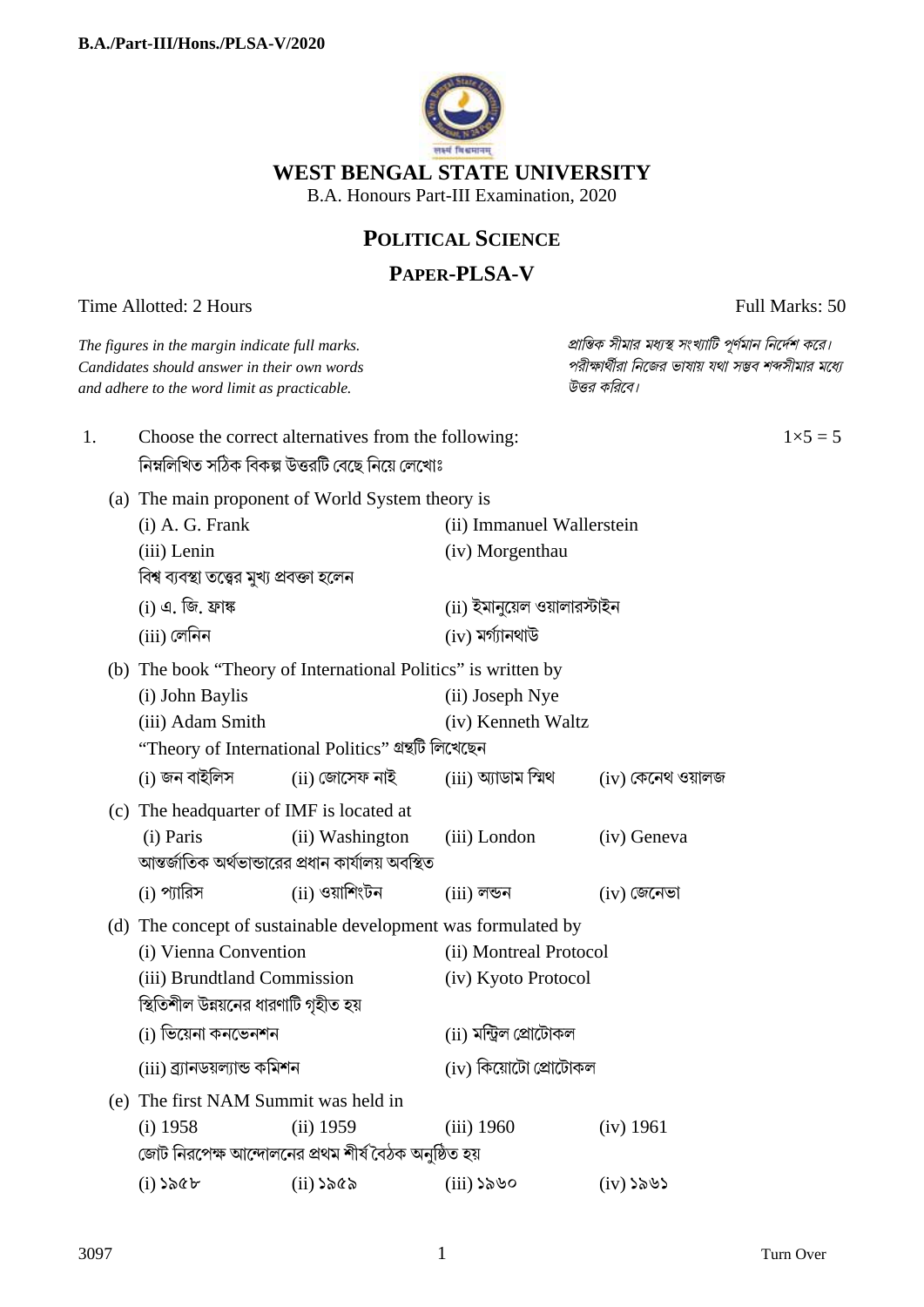#### **B.A./Part-III/Hons./PLSA-V/2020**

- 2. Answer any *five* questions from the following: নিম্নলিখিত যে-কোনো *পাঁচটি প্র*শ্নের উত্তর দাওঃ
	- (a) Mention two basic features of realist theory. বাস্তববাদী তত্ত্বের দুটি মূল বৈশিষ্ট্য উল্লেখ করো।
	- (b) What do you mean by Internationalization? আন্তর্জাতিকীকরণ বলতে কি বোঝো ?
	- (c) What is unipolarity? একমেরুকেন্দ্রীকতা কাকে বলে ?
	- (d) What was the objective of the Truman doctrine? ট্রম্যান নীতির উদ্দেশ্য কি ?
	- (e) Write two limitations of SAARC. সার্ক এর দটি সীমাবদ্ধতা লেখো।
	- (f) Give four examples of the TNCs.  $TNC$ -র চারটি উদাহরণ দাও।
	- (g) What are the basic functions of WTO? বিশ্ব বাণিজ্য সংস্থার মৌলিক কার্যাবলী লেখো।
	- (h) What do you mean by I.P.E? আই. পি. ই বলতে কি বোঝো ?
	- (i) What is Agenda 21? এ্যাজেন্ডা 21 কি?
	- (j) Define Human Security. মানবিক নিরাপত্তার সংজ্ঞা দাও।
	- (k) Define Poverty. দারিদ্রোর সংজ্ঞা দাও।
	- (l) What is NIEO? নয়া আন্তর্জাতিক অর্থনৈতিক ব্যবস্থা কি *?*
	- (m) Mention the principles of Panchsheel. পঞ্চশীলের নীতিগুলি উল্লেখ করো।
	- (n) What is the objective of the Kyoto Protocol? কিয়ােটাে প্রোটােকলের উদ্দেশ্য কি ?
	- (o) Mention four basic objectives of United Nations. সম্মিলিত জাতিপুঞ্জের চারটি উদ্দেশ্য লেখাে।
- 3. Answer any *three* questions taking from Unit-I to Unit-V: (within 100 words) ইউনিট ১ থেকে ইউনিট ৫ এর মধ্যে যে-কোনো *তিনটি প্র*শ্নের উত্তর দাওঃ (প্রতিটি ১০০ শব্দের মধ্যে)  $5 \times 3 = 15$

#### **Unit-I / ইউিনট-১**

- (a) Discuss the main facts of the Neo-Realist theory to explain international relations. আন্তর্জাতিক সম্পর্কে নয়া বাস্তববাদী তত্ত্বের মূল বৈশিষ্ট্যগুলি আলোচনা করো।
- (b) Write a short note on the liberal theory of international relations. আন্তর্জাতিক সম্পর্কের উদারনীতিবাদী তত্ত্বের একটি সংক্ষিপ্ত টীকা লেখো।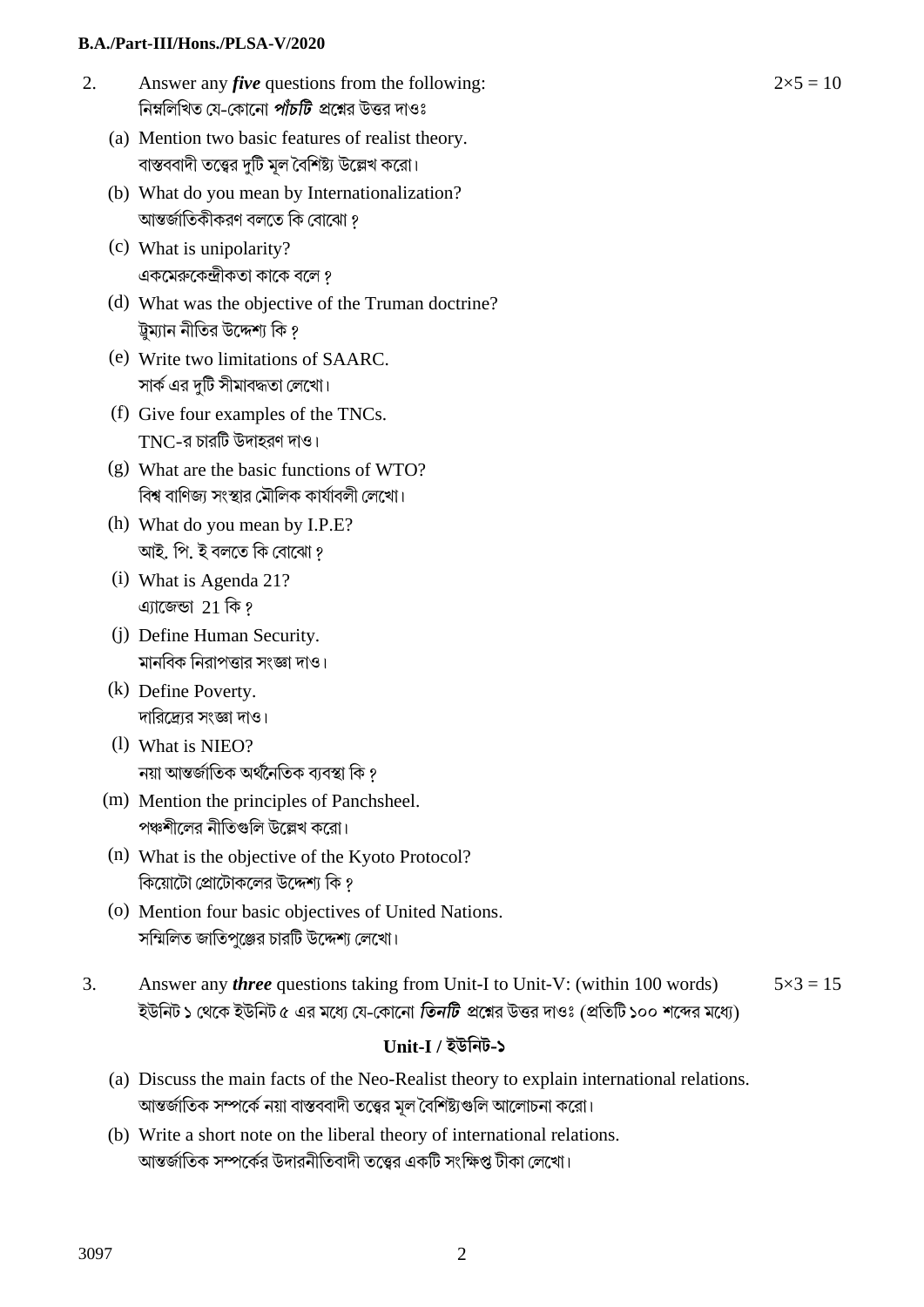#### **Unit-II/ ইউিনট-২**

- (c) Write a short note on the Cuban Missile Crisis. িকউবা েkপণাst সংকেটর উপর একিট টীকা েলেখা।
- (d) Explain the idea "The world is flat".  $\lq$ 'The world is flat''-এই ধারণাটি ব্যাখ্যা করো।

### **Unit-III / ইউিনট-৩**

- (e) Briefly discuss the role and functions of IMF. আন্তর্জাতিক অর্থভান্ডারের ভূমিকা ও কার্যাবলী সংক্ষেপে আলোচনা করো।
- (f) Discuss the political dimensions of globalisation. বিশ্বায়নের রাজনৈতিক মাত্রাগুলি আলোচনা করো।

### **Unit-IV / ইউিনট-৪**

- (g) Explain the changing nature of terrorism in the era of globalization. বিশ্বায়নের যুগে সন্ত্রাসবাদের প্রকৃতিতে যে পরিবর্তন ঘটেছে তা আলোচনা করো।
- (h) Discuss the concept of poverty in International Relations. আন্তর্জাতিক সম্পর্কে দারিদ্রোর ধারণাটি আলোচনা করো।

### **Unit-V / ইউিনট-৫**

- (i) Discuss in brief, India's 'Look East Policy'. ভারতের 'পূর্বে তাকাও নীতি'টি সংক্ষেপে আলোচনা করো।
- (j) Write a note on restructuring of the Security Council. নিরাপত্তা পরিষদের পুনর্গঠন সম্পর্কে একটি টীকা লেখো।
- 4. Answer any *two* questions taking from Unit-I to Unit-V : (within 300-350 words) ইউনিট ১ থেকে ইউনিট ৫ এর মধ্যে যে-কোনো *দটি* প্রশ্নের উত্তর দাওঃ (প্রতিটি ৩০০-৩৫০ শব্দের মধ্যে)  $10\times2 = 20$

# **Unit-I / ইউিনট-১**

- (a) Discuss the World Systems theory of International Relations. আন্তর্জাতিক সম্পর্কের বিশ্ব ব্যবস্থা তত্ত্বটি আলোচনা করো।
- (b) Explain the feminist approach to International Relations. আন্তর্জাতিক সম্পর্ক চর্চার নারীবাদী দৃষ্টিভঙ্গিটি আলোচনা করো।

# **Unit-II / ইউিনট-২**

- (c) Explain the reason behind the end of the Cold War. ঠান্ডাযুদ্ধ অবসানের কারণগুলি আলোচনা করো।
- (d) Evaluate the significance of BRICS under the present international order. সাম্প্রতিক আন্তর্জাতিক ব্যবস্থায় BRICS-র তাৎপর্য মূল্যায়ন করো।